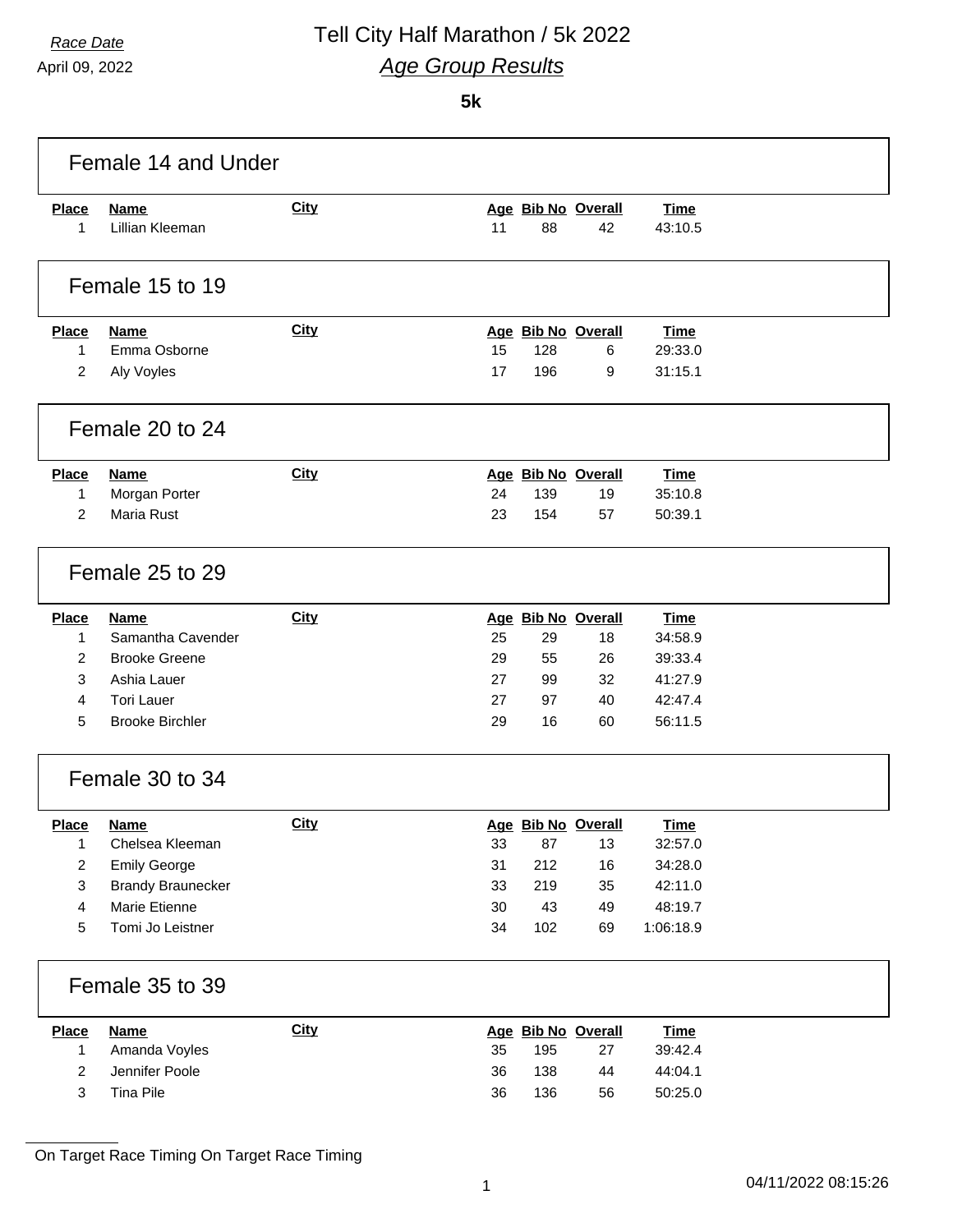# *Race Date* Tell City Half Marathon / 5k 2022 *Age Group Results*

April 09, 2022

#### **5k**

| <b>Place</b>                 | <b>Name</b>                          | <b>City</b> |          |          | Age Bib No Overall | <b>Time</b>        |
|------------------------------|--------------------------------------|-------------|----------|----------|--------------------|--------------------|
| 4                            | Jessica Sabelhaus                    |             | 39       | 155      | 74                 | 1:08:46.2          |
|                              | Female 40 to 44                      |             |          |          |                    |                    |
| <b>Place</b>                 | <b>Name</b>                          | <b>City</b> |          |          | Age Bib No Overall | <b>Time</b>        |
| 1                            | Gretchen Schultz                     |             | 43       | 95       | 10                 | 31:46.6            |
| 2                            | Jennifer Wells                       |             | 44       | 202      | 14                 | 33:07.8            |
| 3                            | <b>Buffy Mahaney</b>                 |             | 41       | 105      | 21                 | 36:09.6            |
| 4                            | Becky Anderson                       |             | 40       | 8        | 31                 | 41:13.9            |
| 5                            | Rebecca Hawkins                      |             | 42       | 63       | 72                 | 1:08:40.0          |
| 6                            | J.R. Mues                            |             | 43       | 122      | 76                 | 1:15:19.1          |
|                              | Female 45 to 49                      |             |          |          |                    |                    |
| <b>Place</b>                 | <b>Name</b>                          | <b>City</b> |          |          | Age Bib No Overall | <b>Time</b>        |
| 1                            | Gretchen Herbaugh                    |             | 47       | 69       | 15                 | 33:56.0            |
| 2                            | Maria Victoria Pascual               |             | 46       | 133      | 37                 | 42:17.5            |
| 3                            | Mindy Melton                         |             | 46       | 116      | 39                 | 42:46.8            |
| 4                            | Justyna Bizdra                       |             | 46       | 17       | 46                 | 45:54.6            |
| 5                            | Lula Parker                          |             | 47       | 131      | 54                 | 50:10.7            |
| 6                            | Christina Sandage                    |             | 46       | 156      | 66                 | 1:02:30.6          |
|                              | Female 50 to 54                      |             |          |          |                    |                    |
| <b>Place</b>                 | <b>Name</b>                          | City        |          |          | Age Bib No Overall | <b>Time</b>        |
| $\mathbf{1}$                 | Jane Buschkoetter                    |             | 51       | 27       | $\overline{7}$     | 30:56.9            |
| 2                            | Kelly Davisson                       |             | 54       | 38       | 38                 | 42:39.8            |
| 3                            | Cheryl Waninger                      |             | 54       | 200      | 41                 | 42:47.6            |
| 4                            | Debra Reed                           |             | 50       | 217      | 43                 | 43:21.4            |
| 5                            | Michelle Smith                       |             | 52       | 175      | 58                 | 52:33.1            |
| 6                            | Denise Malone                        |             | 51       | 107      | 67                 | 1:06:17.6          |
|                              | Female 55 to 59                      |             |          |          |                    |                    |
|                              | <b>Name</b>                          | City        |          |          | Age Bib No Overall | <b>Time</b>        |
| <b>Place</b>                 |                                      |             | 57       | 113      | 20                 | 35:50.9            |
| 1                            | Mary May                             |             |          |          |                    |                    |
| $\overline{2}$<br>$\sqrt{3}$ | Janet Hortin<br><b>Stacey Greene</b> |             | 59<br>55 | 73<br>53 | 47<br>65           | 46:06.1<br>56:57.4 |

On Target Race Timing On Target Race Timing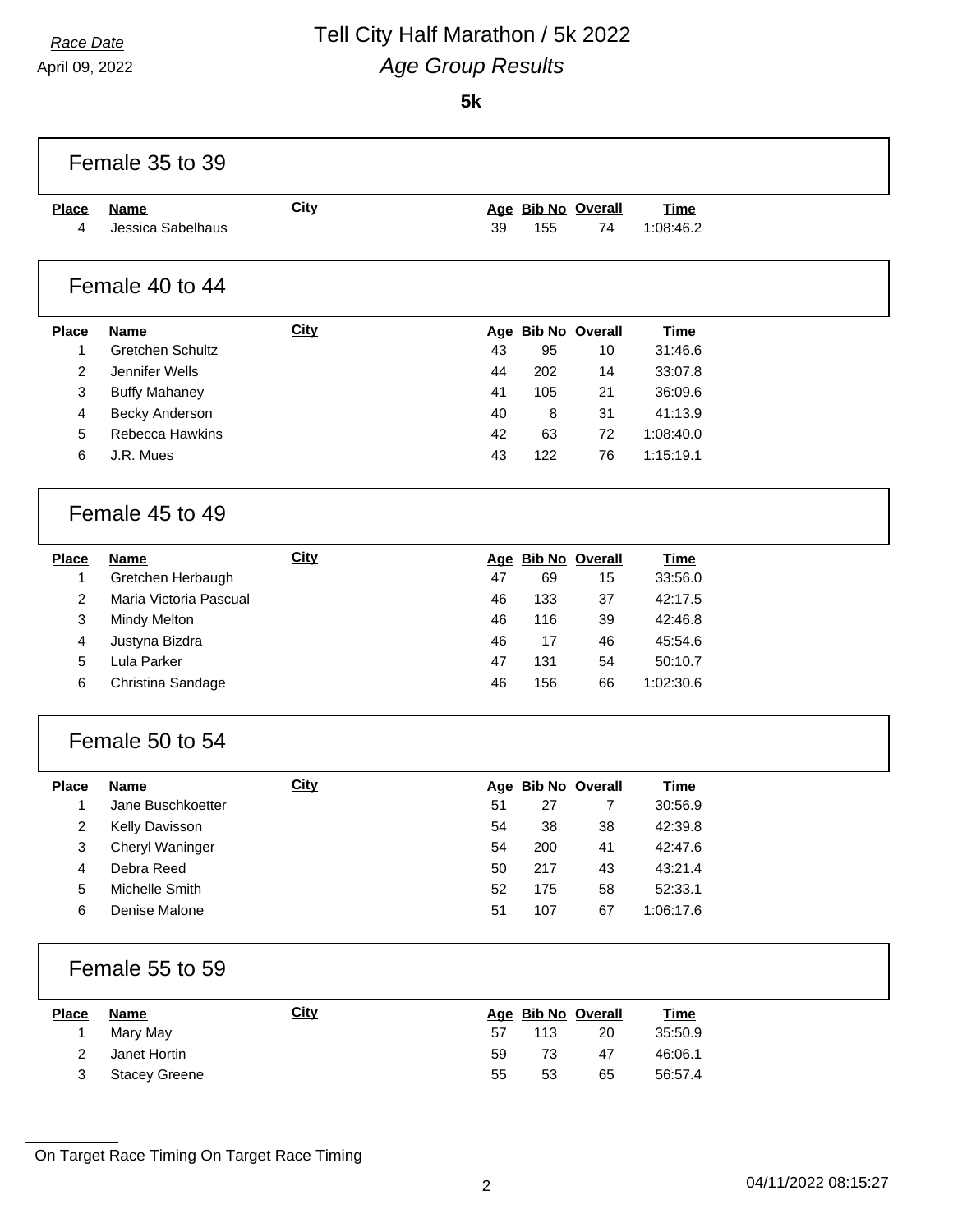# *Race Date* Tell City Half Marathon / 5k 2022 *Age Group Results*

April 09, 2022

#### **5k**

| Female 55 to 59   |                           |             |    |              |                          |                          |  |  |  |
|-------------------|---------------------------|-------------|----|--------------|--------------------------|--------------------------|--|--|--|
| <b>Place</b><br>4 | <b>Name</b><br>Sandy Rust | City        | 58 | 153          | Age Bib No Overall<br>75 | <b>Time</b><br>1:10:27.2 |  |  |  |
|                   | Female 65 to 69           |             |    |              |                          |                          |  |  |  |
| <b>Place</b>      | <b>Name</b>               | <b>City</b> |    |              | Age Bib No Overall       | <b>Time</b>              |  |  |  |
| 1                 | <b>MARTHA WAHL</b>        |             | 67 | 198          | 34                       | 41:42.8                  |  |  |  |
| 2                 | Victoria Martin           |             | 67 | 110          | 51                       | 49:53.1                  |  |  |  |
| 3                 | <b>Betty Cash</b>         |             | 65 | $\mathbf{1}$ | 62                       | 56:30.8                  |  |  |  |
| 4                 | Linda Holder Beneker      |             | 67 | 71           | 63                       | 56:53.4                  |  |  |  |
| 5                 | Nancy Myers               |             | 65 | 124          | 70                       | 1:06:58.5                |  |  |  |
|                   | Female 70 to 74           |             |    |              |                          |                          |  |  |  |
| Place             | <b>Name</b>               | <b>City</b> |    |              | Age Bib No Overall       | <b>Time</b>              |  |  |  |
| 1                 | Karen Ann Smith           |             | 70 | 173          | 53                       | 50:05.3                  |  |  |  |
| $\overline{2}$    | Lynda Turner              |             | 72 | 189          | 55                       | 50:11.9                  |  |  |  |
| 3                 | Carolyn Hawkins           |             | 72 | 64           | 73                       | 1:08:43.1                |  |  |  |
|                   | Female 75 and Over        |             |    |              |                          |                          |  |  |  |
| <b>Place</b>      | <b>Name</b>               | <b>City</b> |    |              | Age Bib No Overall       | <b>Time</b>              |  |  |  |
| 1                 | Lelani Wittwer            |             | 77 | 209          | 48                       | 47:56.2                  |  |  |  |

On Target Race Timing On Target Race Timing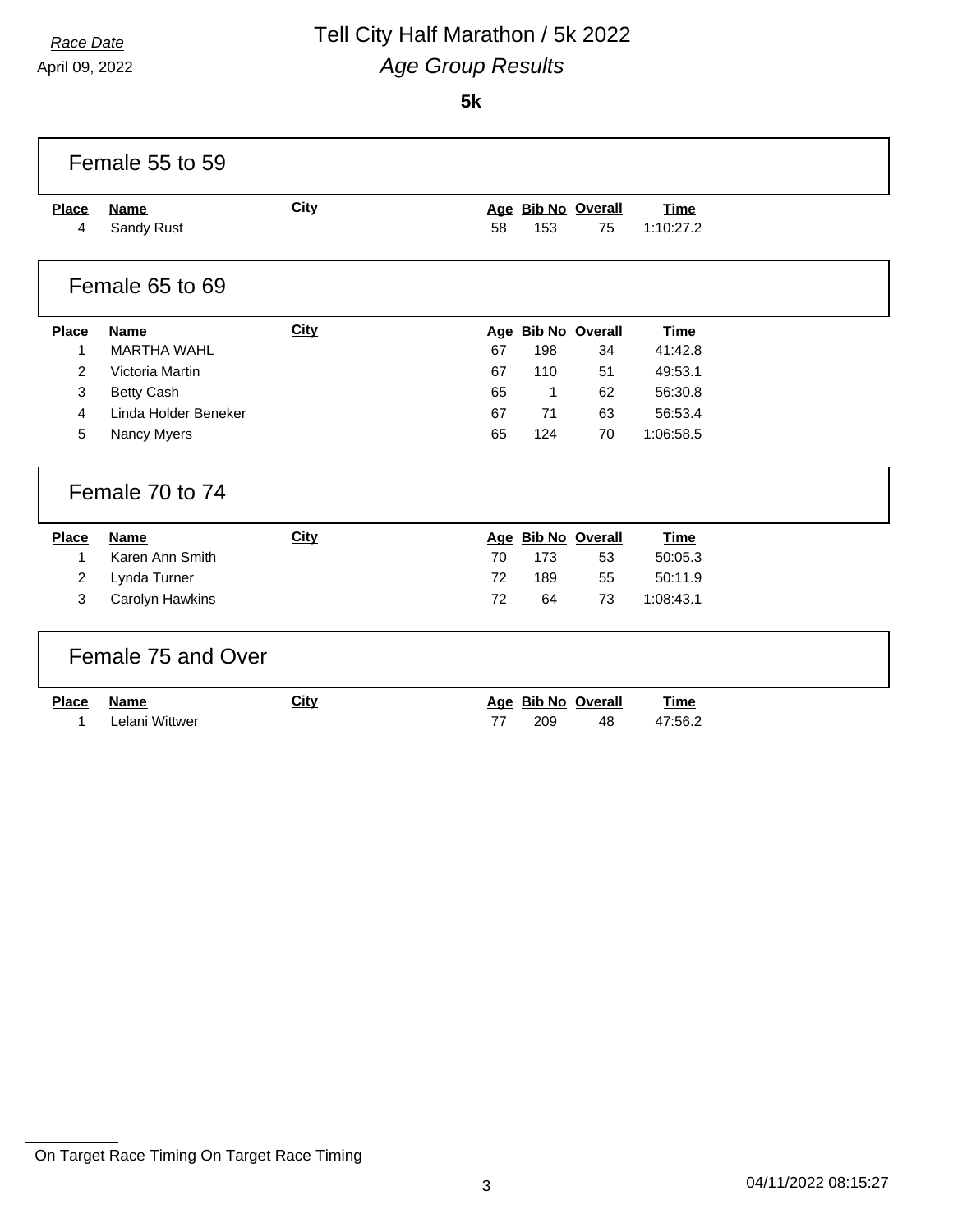## *Race Date* Tell City Half Marathon / 5k 2022 *Age Group Results*

April 09, 2022

**5k**

| Male 14 and Under |                        |             |    |     |                         |             |  |
|-------------------|------------------------|-------------|----|-----|-------------------------|-------------|--|
| <b>Place</b>      | <b>Name</b>            | <b>City</b> |    |     | Age Bib No Overall      | <b>Time</b> |  |
| $\mathbf{1}$      | Phillip Anderson       |             | 12 | 9   | 1                       | 22:19.8     |  |
| 2                 | Lance Kern             |             | 14 | 85  | 3                       | 25:53.1     |  |
| 3                 | <b>Thomas Anderson</b> |             | 14 | 10  | 12                      | 32:55.5     |  |
| 4                 | Avery Schraner         |             | 12 | 157 | 50                      | 49:47.4     |  |
| 5                 | Dawson Leistner        |             | 4  | 103 | 68                      | 1:06:18.7   |  |
|                   | Male 20 to 24          |             |    |     |                         |             |  |
| <b>Place</b>      | <b>Name</b>            | City        |    |     | Age Bib No Overall      | <b>Time</b> |  |
| 1                 | Andrew Morgan          |             | 23 | 121 | 23                      | 37:20.4     |  |
|                   |                        |             |    |     |                         |             |  |
|                   | Male 25 to 29          |             |    |     |                         |             |  |
| <b>Place</b>      | <b>Name</b>            | City        |    |     | Age Bib No Overall      | <b>Time</b> |  |
| $\mathbf{1}$      | <b>Chad Greene</b>     |             | 29 | 56  | 28                      | 40:35.2     |  |
| $\overline{c}$    | Jared Lauer            |             | 27 | 98  | 33                      | 41:28.1     |  |
| 3                 | <b>Andrew Utley</b>    |             | 28 | 190 | 61                      | 56:11.7     |  |
|                   | Male 30 to 34          |             |    |     |                         |             |  |
| <b>Place</b>      | <b>Name</b>            | City        |    |     | Age Bib No Overall      | <b>Time</b> |  |
| 1                 | <b>AUSTIN WITTROCK</b> |             | 30 | 208 | $\overline{\mathbf{c}}$ | 25:38.4     |  |
| $\overline{c}$    | Jacob Lauer            |             | 30 | 96  | 30                      | 41:01.0     |  |
| 3                 | Jacob Tucker           |             | 30 | 188 | 71                      | 1:07:00.6   |  |
|                   | Male 35 to 39          |             |    |     |                         |             |  |
| <b>Place</b>      | <b>Name</b>            | <b>City</b> |    |     | Age Bib No Overall      | <u>Time</u> |  |
| 1                 | Steven Braunecker      |             | 36 | 220 | 36                      | 42:11.2     |  |
|                   | Male 40 to 44          |             |    |     |                         |             |  |
| <b>Place</b>      | <b>Name</b>            | City        |    |     | Age Bib No Overall      | <b>Time</b> |  |
| 1                 | Dallas Mahaney         |             | 42 | 106 | 24                      | 37:28.3     |  |
|                   |                        |             |    |     |                         |             |  |

On Target Race Timing On Target Race Timing